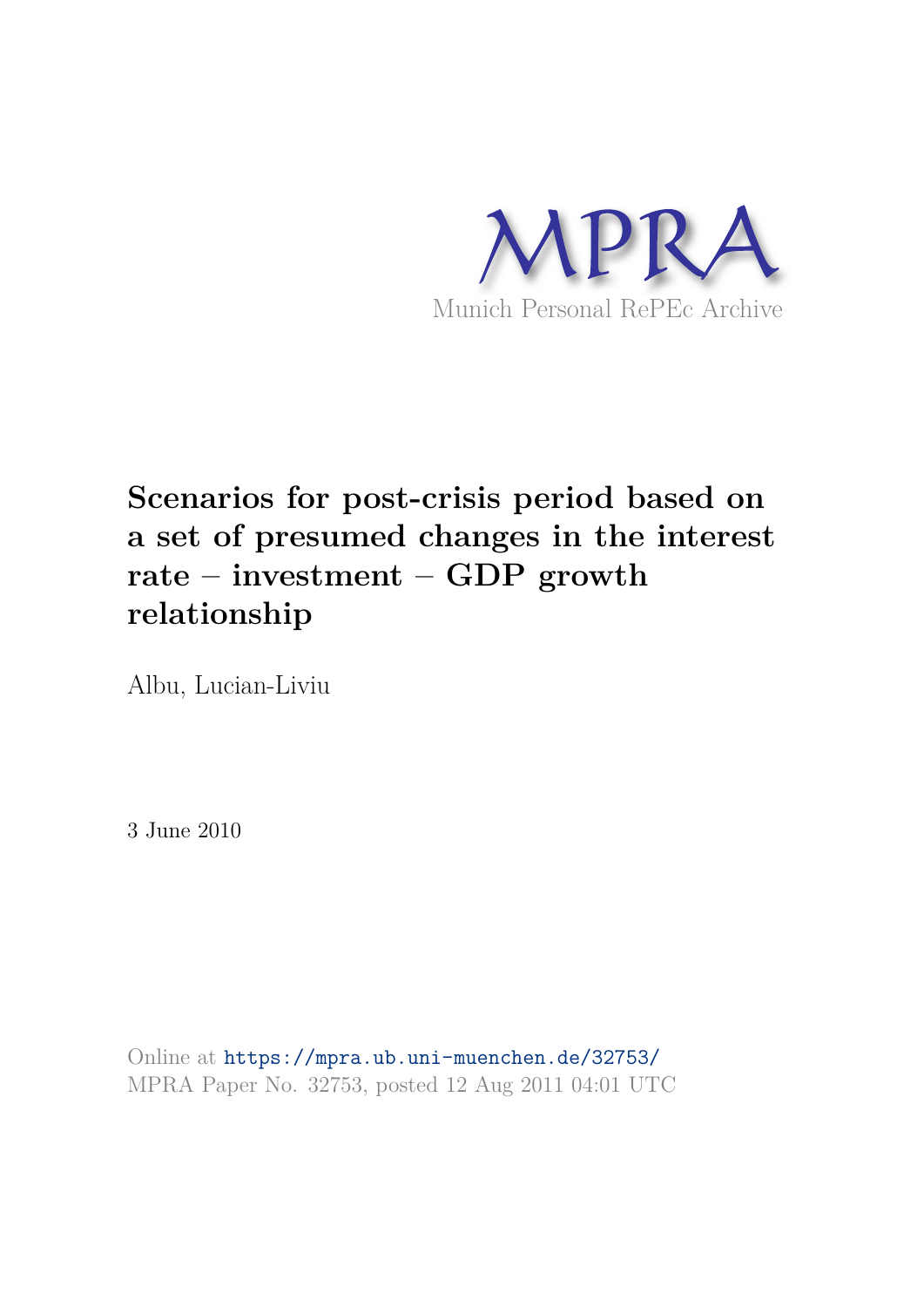# **Scenarios for post-crisis period based on a set of presumed changes in the interest rate – investment – GDP growth relationship**

#### **Lucian-Liviu ALBU**

Institute for Economic Forecasting, Romanian Academy 050711, Bucharest - Romania, Casa Academiei Romane, Calea 13 Septembrie Nr. 13, sector 5 Tel. & Fax: 0040-21-3188148; E-mail: albul@ipe.ro; http: www.ipe.ro

Paper prepared for the EEFS 2010 Conference, Athens, 3-6 June 2010

#### - *Abstract* -

The interest rate and investment are among the central variables influencing the growth rate. Due to the complexity empirically demonstrated of the interest rate – investment – GDP growth relationship, last decades a growing concern over the modelling this relationship has increased attention among officials, politicians, and economists. Moreover, the actual global crisis seems to provoke new changes in the economic growth mechanism. Based on statistical data for last period, we try to build a set of partial models in order to investigate the interest rate - investment - growth rate relationship in case of EU members and in the same time to verify some hypotheses usually in standard economic literature. Applying such simple models derived from standard ones in our experiment we estimated their parameters in case of EU countries. The main two partial models are referring to the impact of investment on GDP growth rate and respectively to the relation between interest rate and investment. Moreover, an equation including inflation dynamics was taken into account. Finally, the derived global model demonstrates complex dynamics, moreover permitting to compute so-called natural rate of interest and other key-parameters for macroeconomic decisions.

JEL Classification: C51, E27, E43, O47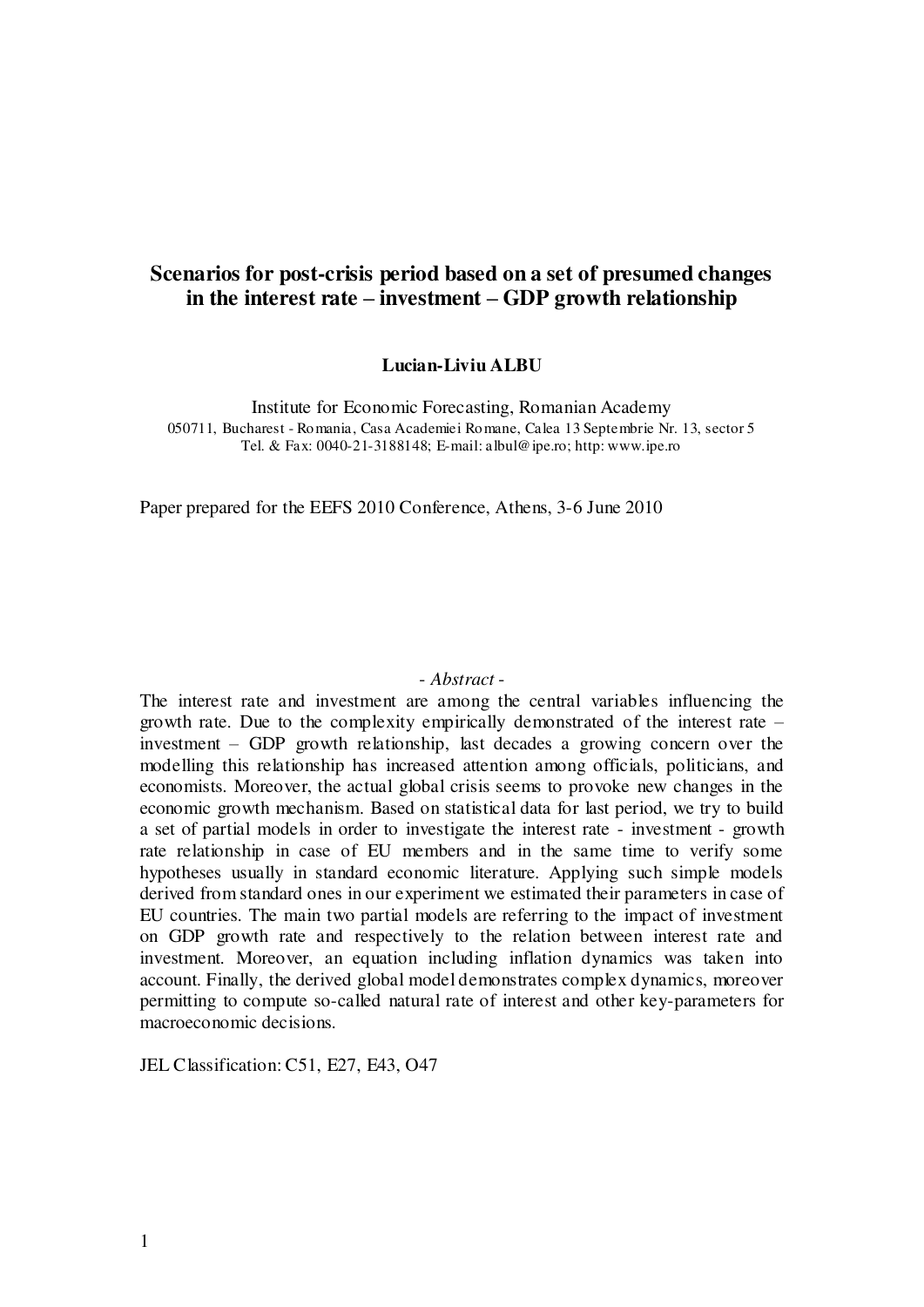#### **Introduction**

Among macroeconomic correlations, interest rate – investment – GDP growth relationship places a fundamental role. In the general process of economic development and last time in the context of convergence in EU this relationship becomes to be more studied by economists and policy makers. As illustration, based on empirical data for 2007, a 3D representation and its attached so-called geodesic map or contour plot for the correlation interest rate (i) – investment ratio in GDP  $(\alpha)$  – annual GDP growth rate (r), in case of EU-27, are shown in Figure 1. As general rule, we can see that GDP growth rate is higher (red colours) for smaller values of interest rate and respectively for higher values of investment ratio. Contrary, smaller growth rate (blue colours) corresponds to higher values of interest rate and respectively to smaller values of investment rate. Indeed, moreover inflation must be considered together with other macroeconomic variables. In such way, we shall take into account within a dynamic model an equation including inflation dynamics. Further, the model, demonstrating complex dynamics, could supply solution to estimate natural rate of interest and other essential parameters for macroeconomic decisions.



**Figure 1.** 

# **The Model**

Coming from standard literature we used the following three basic equations:

$$
r(\alpha) = a^*\alpha + b \tag{1}
$$

$$
\alpha(i) = c/(d+i) \tag{2}
$$

$$
i(p) = e^*p + f \tag{3}
$$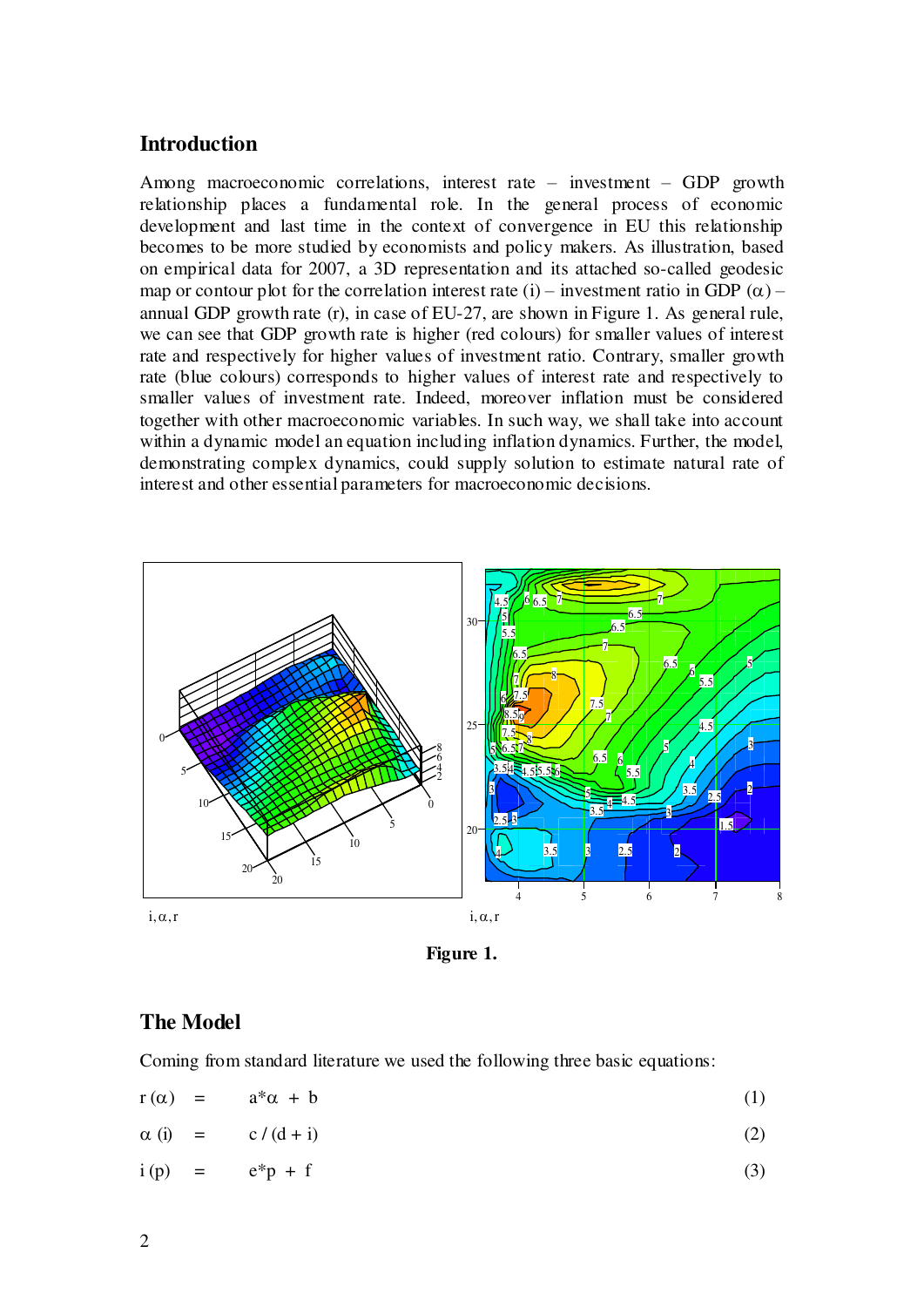where r is GDP growth rate,  $\alpha$  – investment rate (in GDP), i – interest rate, p – inflation,  $a, b, c, d, e$ , and  $f$  – parameters (estimated econometrically).

First equation tries to capture the impact of investment on GDP growth. Second equation demonstrates an inverse relation between interest rate and investment. Third equation takes into account a direct relation between inflation and interest rate. Using some simple algebraic operations, based on the above equations we can obtain also some other useful derivate equations, as follows:

$$
r(i) = b + a * c / (d + i)
$$
 (4)

$$
\alpha \text{ (p)} = c / [d + (e^*p + f)] \tag{5}
$$

$$
i(\alpha) = (c/\alpha) - d \tag{6}
$$

Moreover, we can express the empirical inflation  $-$  GDP growth rate relation as follows:

$$
r(p) = b + a * c / (d + e * p + f)
$$
 (7)

#### **Estimations**

We tried to estimate the parameters of equations in case of the Romanian economy after 1989. The output of our experiment on the period 2000-2005 is shown in Figures 2-4, where: variables on ordinate axis and inflation are in per cent; years are noted from  $1=2000$  to  $6=2005$ ; E attached to the name of variable means estimated; r\_L and r\_U (represented as black dashed lines) mean the lower limit and respectively upper limit (95% Confidence Intervals).



**Figure 2.**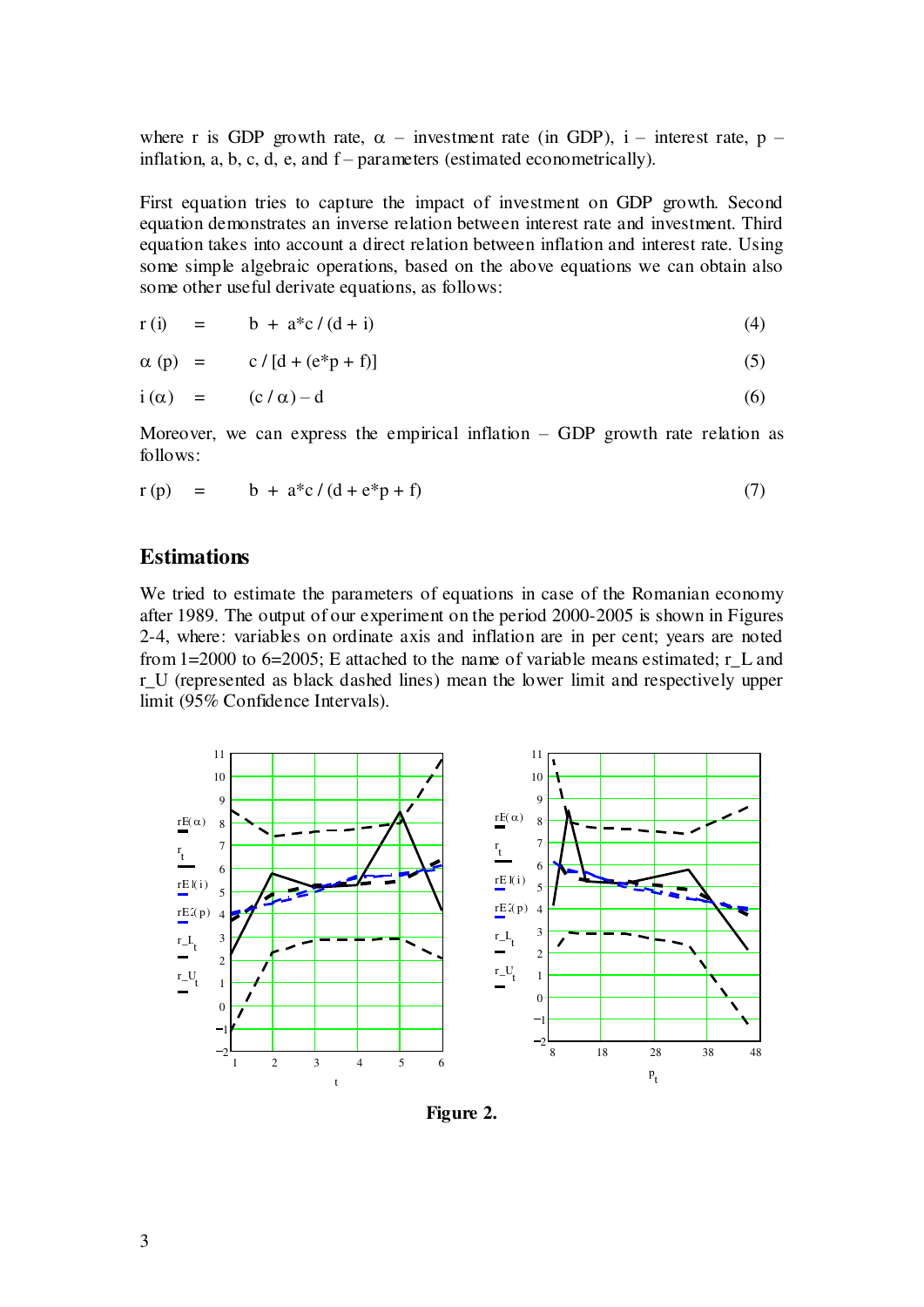







Also, in Appendix are presented some 3D graphic representations for variables and their attached Contour Plots corresponding to real annual registered data in period 2000-2005. Based on historical data, among other conclusions, we can see that a GDP growth rate of about 7% could be obtained for an investment rate of around 22% and an interest rate of about 10% (it is represented by peak 7 on the map noted  $(\alpha, i, r)$ ). From the contour map  $(p, i, r)$  we can see the line 5 (5% GDP growth rate) that follows very close the diagonal line of plan p-i, which can be interpreted as a natural rate of GDP growth rate. Similar conclusion, but for investment rate, could be derived from contour map  $(p, i, \alpha)$ , where as trajectory for its natural rate could be considered the top line following very close the diagonal line of plan p-i. Contour map  $(p, \alpha, r)$ demonstrates the negative impact of inflation on GDP growth.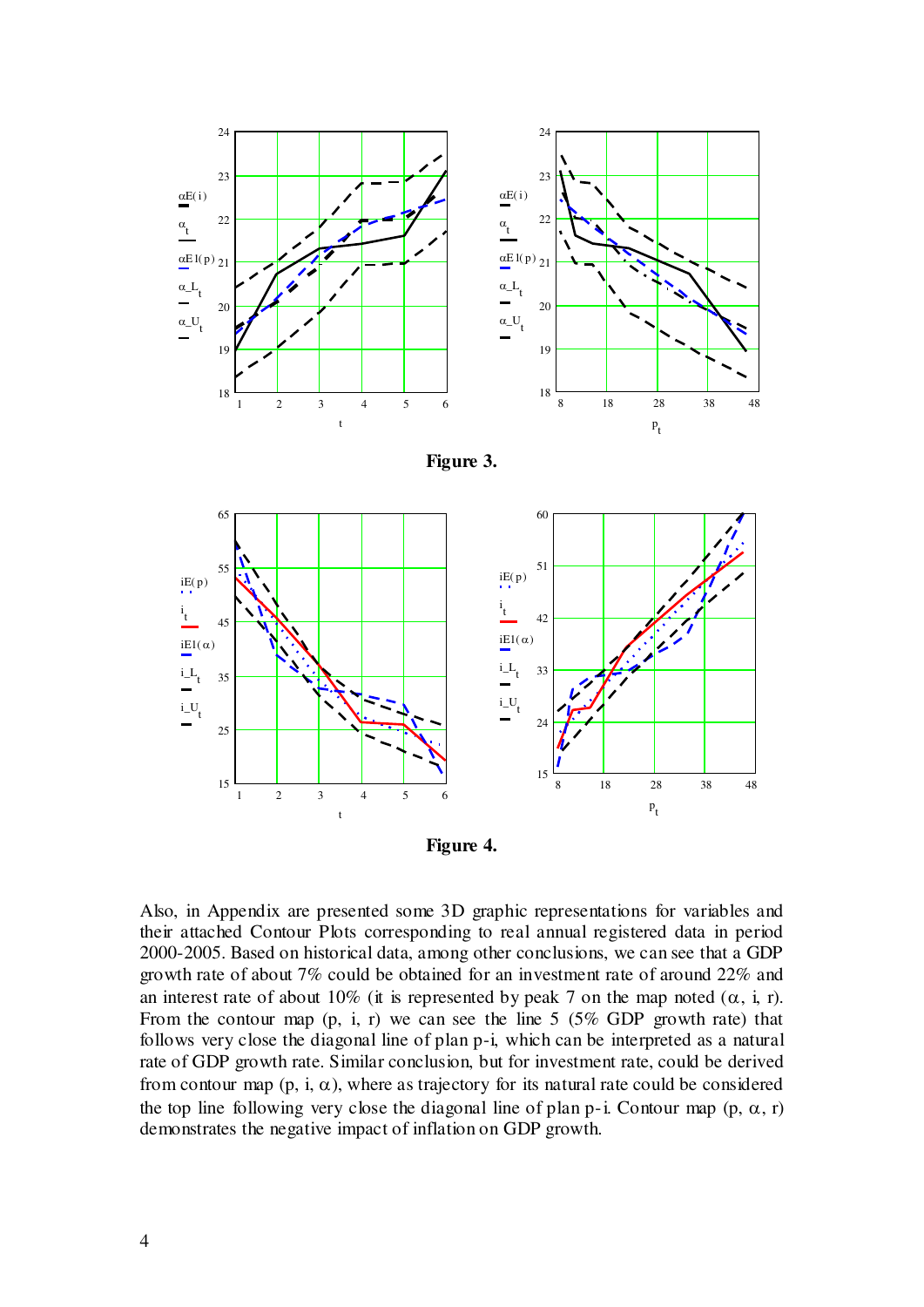#### **Simulation**

Based on relation (1) the simulation of model demonstrated a critical value of 13.2% for investment rate ( $\alpha$ cr1). For  $\alpha$ <13.2% the GDP growth rate will be negative. Moreover, in the extreme case of no investment  $(\alpha=0)$  GDP will decrease by 8.6% per year (estimated value of coefficient b is around -8.6%). Accepting the hypothesis of a constant level of the so-called capital coefficient (computed as Stock of Fixed Capital / GDP) the value 8.6% could be used as a first estimate for the annual rate of capital depreciation in case of Romania which means that in case of no investment the whole stock of fixed capital will be consumed only in 12 years (must be noted that this shows a special situation for the capital stock in Romania: many productive capacities are still old, physic and/or moral depreciated, more of them being underused or in conservation). Simulation of equation (2) shows a strong inverse correlation (hyperbolic correlation) between investment and interest rate: Coefficient of Multiple Determination R^2=0.845443; Adjusted coefficient of multiple determination Ra^2=0.806804; Durbin-Watson statistic=2.032844; Variable c – t-ratio=4.56026, Prob(t)=0.01034; Variable d – t-ratio=3.87819, Prob(t)=0.01787). It also permitted us to compute the potential level for GDP growth rate of about  $7.6\%$  – a theoretical level computed as value of GDP growth rate at the point  $\alpha$ cr2=c/d=25.1%, corresponding to an hypothetical interest rate tending to be equal to zero. Based on the simultaneous simulation of the two equations we computed a more realistic maximum for GDP growth rate, namely equal to about  $7\%$  – also a theoretical level computed as value of GDP growth rate at the point  $\alpha$ 2=24.1%, corresponding to the situation in which GDP growth rate tends to equal interest rate. To note that in this situation we could suppose the stability of whole economic system, like in case of studying the sustainability of public debt and deficits (Albu and Pelinescu, 2000). Some results of simulation of the two partial models represented by equations (1) and (2) are shown in Figures 5 and 6.



 **Figure 5.**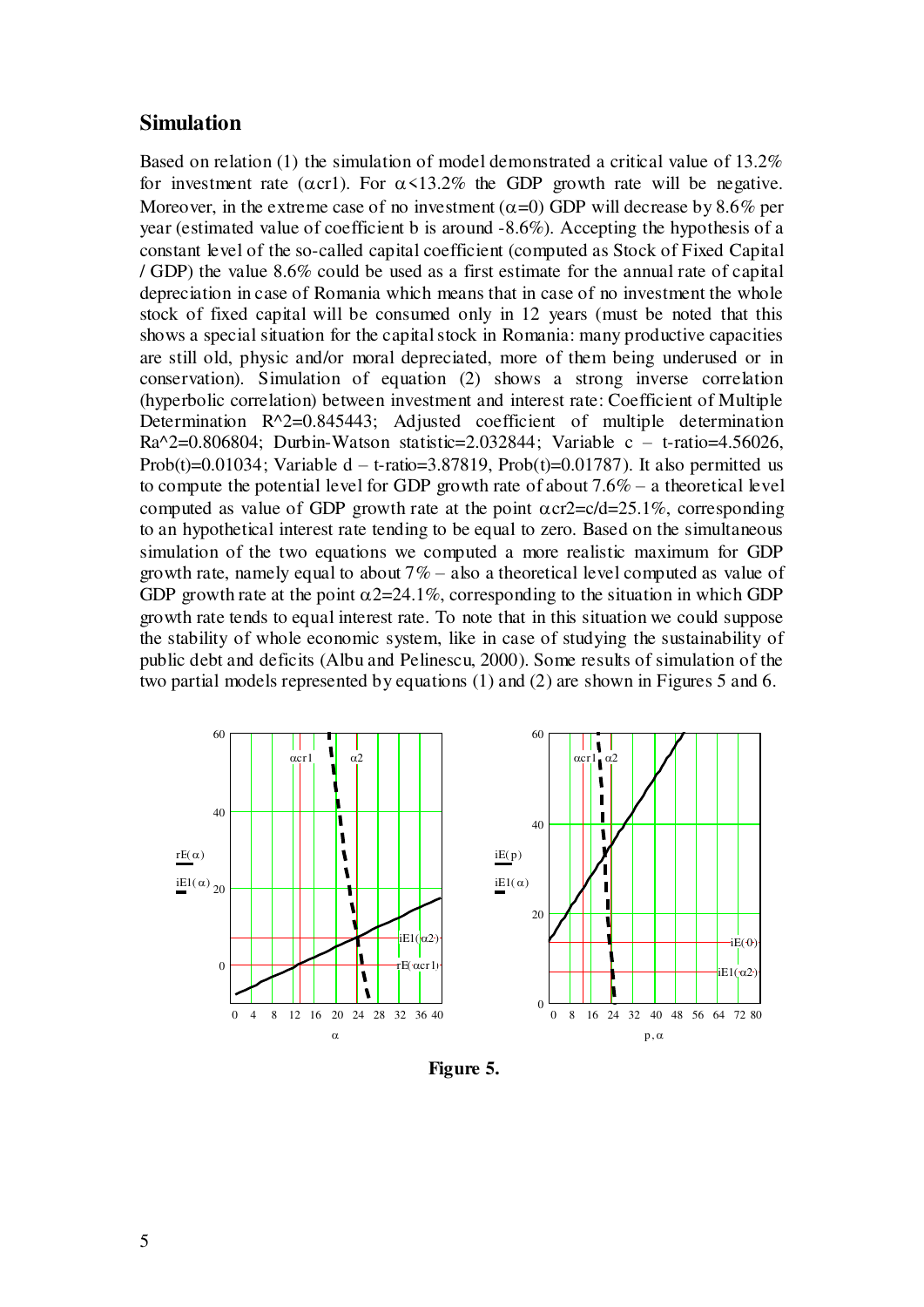

 **Figure 6.** 

# **Conclusions**

Based on simulation model some significant macroeconomic indicators can be estimated. Their values vary with the development stage in which countries are located, mainly with GDP per capita level. For instance, in following Table there are compared values of some essential parameters of the model for different EU countries, estimated for the period 1995-2007:

| Countries | Parameters |                  |                          |              |
|-----------|------------|------------------|--------------------------|--------------|
|           | a          | b                | $\alpha$ *= $\alpha$ cr1 | $k=$ K/Y     |
|           |            | (depreciation    |                          | (capital     |
|           |            | rate of capital) |                          | coefficient) |
| Germany   | 0.221      | $-2.8$           | 12.8                     | 4.526        |
| Estonia   | 0.574      | $-9.4$           | 16.4                     | 1.742        |
| Austria   | 0.233      | $-2.7$           | 11.5                     | 4.284        |
| Portugal  | 0.406      | $-7.3$           | 18.0                     | 2.465        |
| Romania   | 0.702      | $-12.0$          | 17.1                     | 1.424        |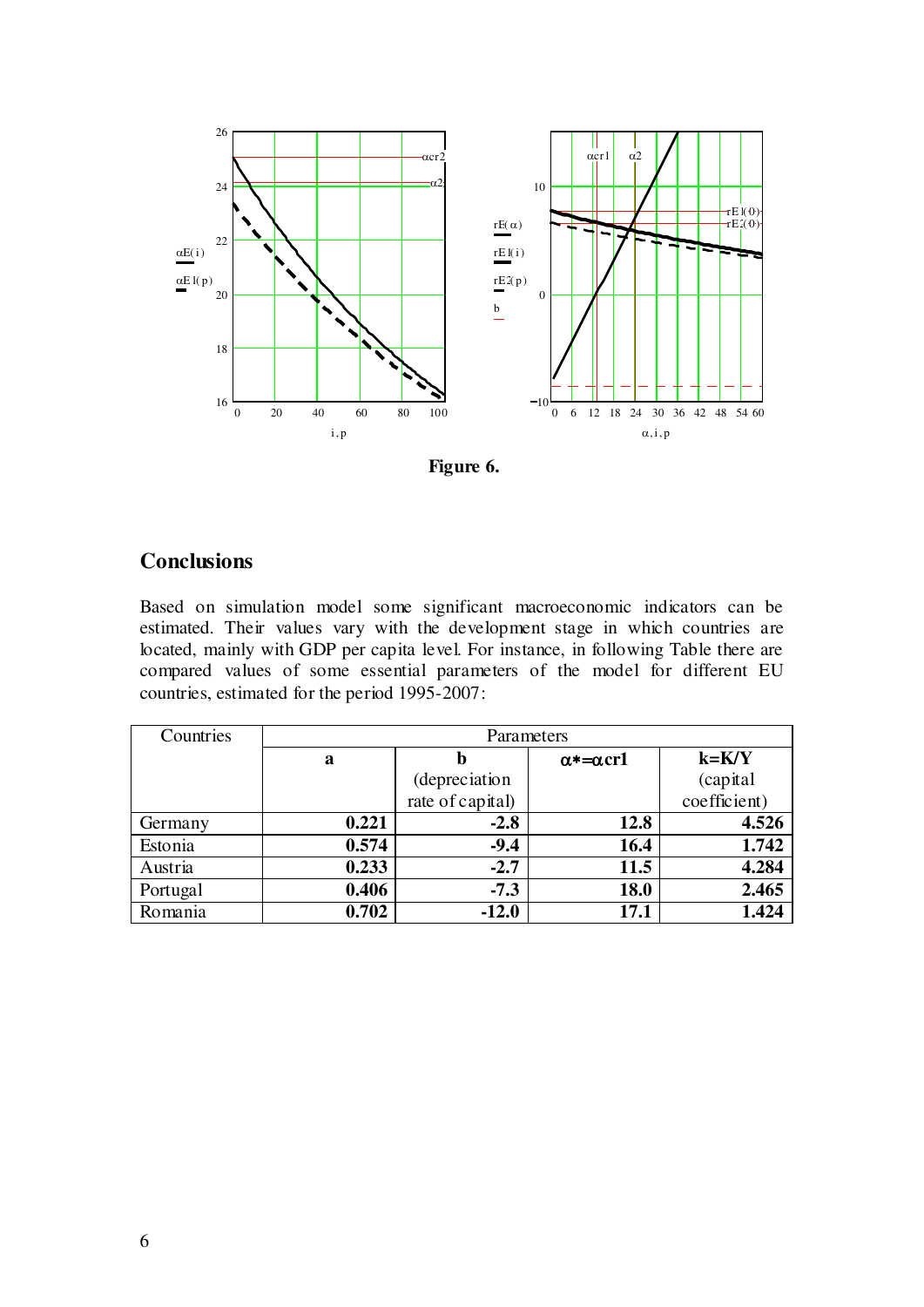# **Selected bibliography**

Albu, L.-L. (1997): *Strain and Inflation-Unemployment Relationship in Transitional Economies: A Theoretical and Empirical Investigation*, CEES Working Papers, December, University of Leicester, Centre for European Economic Studies, Leicester.

Albu, L.-L. and Pelinescu, E. (2000): "Sustainability of Public Debt and Budget Deficit", *Economic Transition in Romania – Past, Present and Future* (Eds.: Ruhl Christof, Daianu Daniel), The World Bank, Romanian Center for Economic Policies, Bucharest, Washington D.C., pp. 65-90.

Barro, R. (1988): "The Ricardian Approach to Budget Deficits", NBER, *Working Paper*, no. 2685.

Blanchard, O. J. and Fischer, S. (1993): *Lectures on Macroeconomics*, The MIT Press, Cambridge, Massachusetts, London, England.

Carnot, N., Koen, V., and Tissot, B. (2005): *Economic Forecasting*, Palgrave MacMillan.

Pindyck, R. S. and Rubinfeld, D. L. (1998): *Econometric Models and Economic Forecasting*, Irvin McGraw-Hill, Boston, Massachusetts, New York, San Francisco.

Stournaras, Y. (1990): "Public Sector Debt and Deficits in Greece: The Experience of the 1980s and Future Prospects", *Revista di Politica Economica*, VII-VIII, Roma, July-August, pp. 405-440.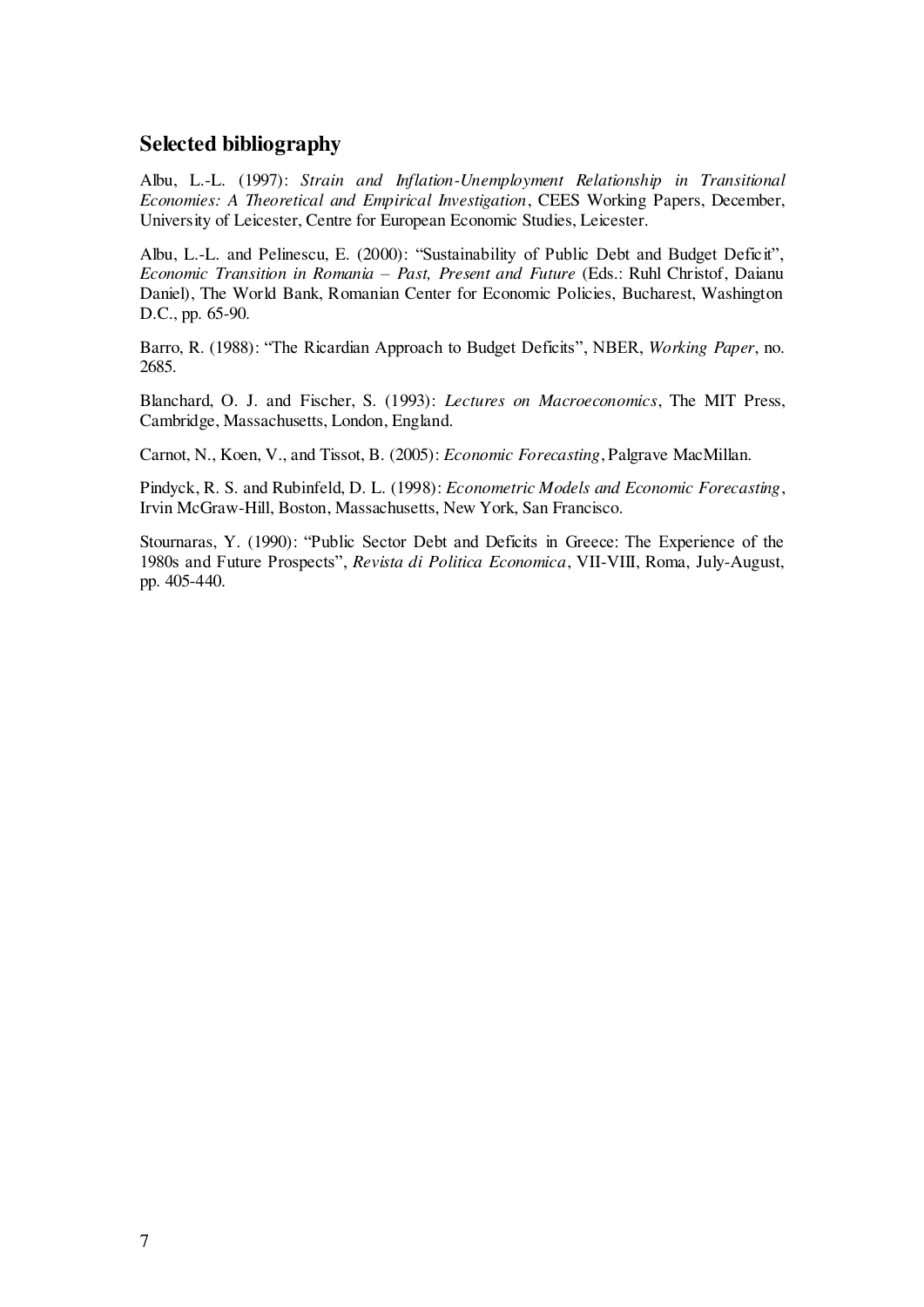# **Appendix**